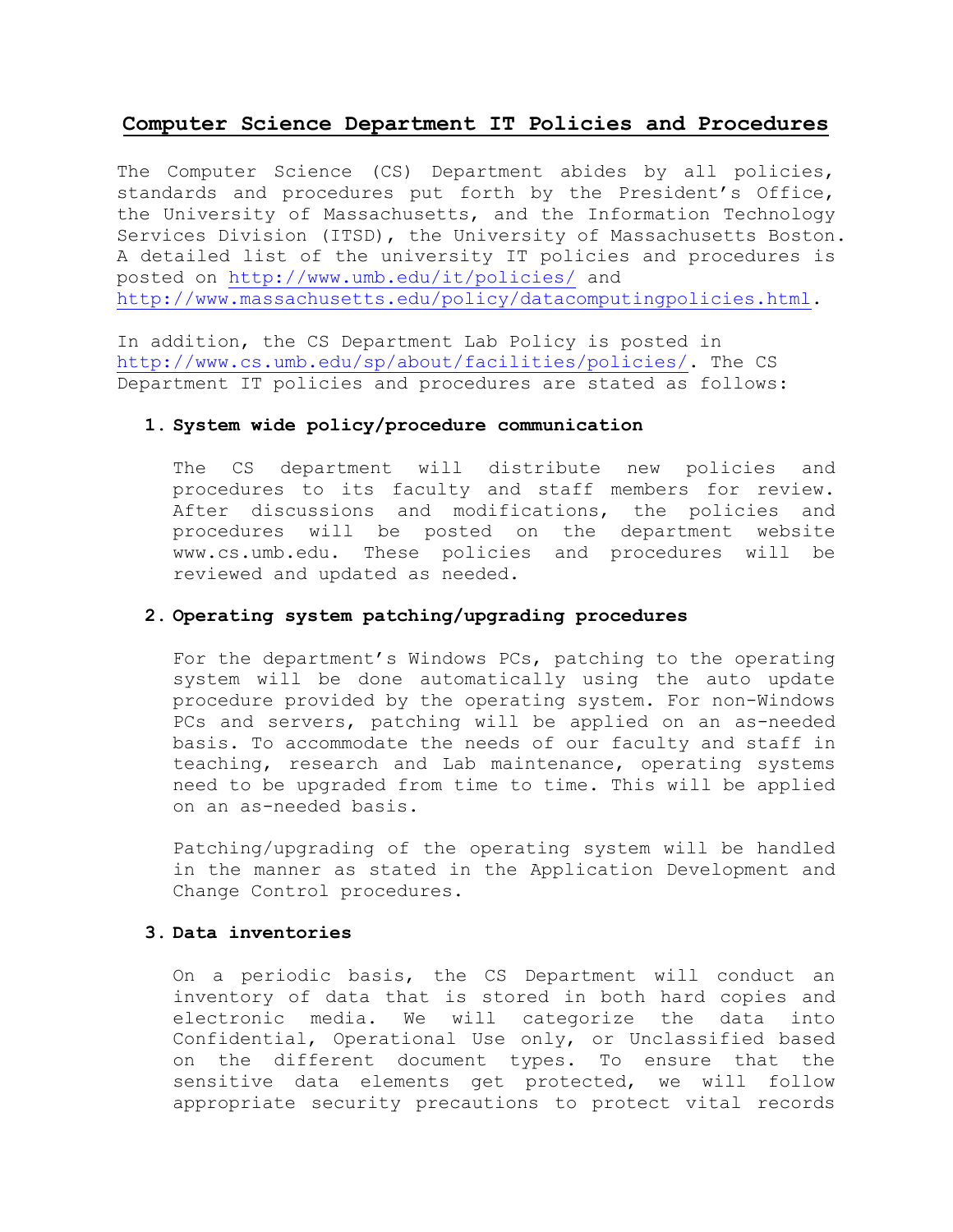as stated in the University of Massachusetts Records Management, Retention and Disposition Standards.

After the data elements have been inventoried and categorized, their disposal will follow the department retention schedule as shown:

| Document Type           | Security       | Security        | <b>Shred Date</b> |
|-------------------------|----------------|-----------------|-------------------|
|                         | Classification | Precautions     |                   |
| Personnel               | Confidential   | In binders in   | After             |
| <b>Action Form</b>      |                | locked/occupied | graduation        |
| (Student)               |                | admin office    |                   |
| Personnel               | Operational    | In binders in   | None              |
| <b>Action Form</b>      | Use Only       | locked/occupied |                   |
| (Faculty)               |                | admin office    |                   |
| Academic                | Unclassified   | Locked filing   | 10 years          |
| <b>Scheduling files</b> |                | cabinet         |                   |
| Degree Audits           | Confidential   | Locked filing   | 10 years          |
|                         |                | cabinet         |                   |
| <b>Student Time</b>     | Unclassified   | In binders in   | 5 years           |
| <b>Sheets</b>           |                | locked/occupied |                   |
|                         |                | admin office    |                   |
| <b>Staff Time</b>       | Unclassified   | In binders in   | 5 years           |
| <b>Sheets</b>           |                | locked/occupied |                   |
|                         |                | admin office    |                   |
| Graduate                | Confidential   | locked filing   | 2 years           |
| Student                 |                | cabinet         |                   |
| Applications            |                |                 |                   |
| <b>Grad Student</b>     | Confidential   | Locked filing   | 10 years          |
| Files                   |                | cabinet         |                   |
| Teacher                 | Unclassified   | Locked filing   | 3 years           |
| Evaluation              |                | cabinet         |                   |
| <b>Bubble Sheets</b>    |                |                 |                   |
| Teacher                 | Operational    | Locked filing   | 5 years after     |
| Evaluation              | Use Only       | cabinet         | instructor        |
| Comment                 |                |                 | leaves            |
| <b>Sheets</b>           |                |                 |                   |
| <b>Final Grades</b>     | Confidential   | Locked filing   | Never             |
|                         |                | cabinet         |                   |
| Graduate                | Operational    | In binders in   | 10 years          |
| Student                 | Use Only       | locked/occupied |                   |
| Appointment             |                | admin office    |                   |
| Forms                   |                |                 |                   |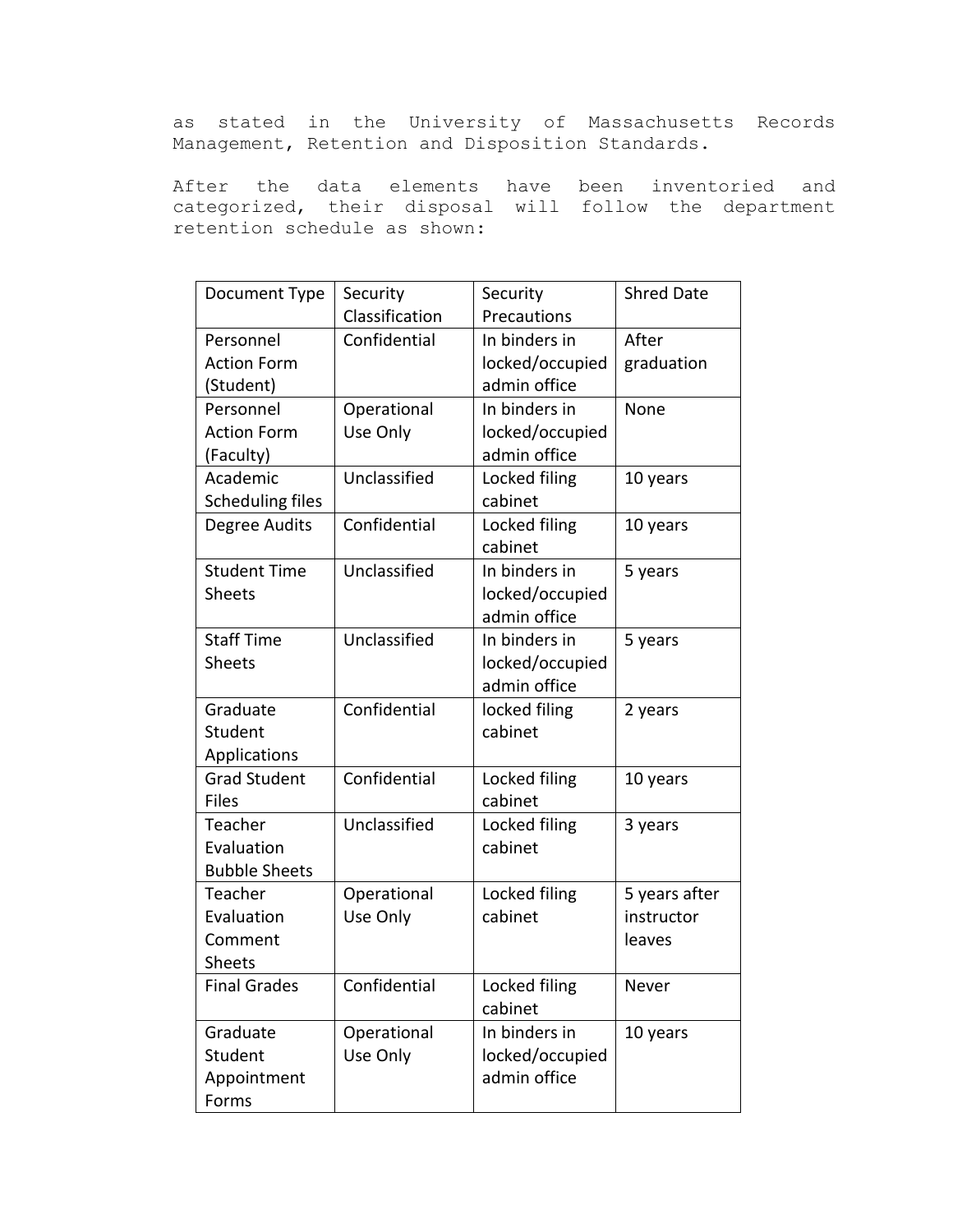| Vendor                       | Confidential | Locked filing | 2 years  |
|------------------------------|--------------|---------------|----------|
| Add/Update                   |              | cabinet       |          |
| Forms                        |              |               |          |
| Reimbursement   Confidential |              | Locked filing | 6 months |
| Documentation                |              | cabinet       |          |
| Pre-                         | Confidential | Locked filing | 6 months |
| Employment                   |              | cabinet       |          |
| Paperwork                    |              |               |          |

## **4. Asset Inventories**

Assets owned by the CS Department are listed in an Excel spreadsheet and maintained by the Department Property Custodian. Items tagged as surplus or transferred to another department remain on this list and are noted as surplus or as transferred to a specific department with the date recorded. As new assets are acquired, they are added to the list.

Given the small number of assets maintained by the CS Department, the asset list is compared with the university's Asset Management System (AMS) inventory for CS twice a year to uncover any possible conflicts or omissions. Working with the University Property Manager, the Department Property Custodian rectifies the discrepancies between the department spreadsheet and the inventory shown in AMS.

### **5. Disposal of IT equipment**

All IT and moveable equipment are disposed of in accordance with the University of Massachusetts Boston's Inventory Control Policy & Procedure for Moveable Equipment (policy number FY10-PRO-001-00), issued March 30, 2010 by the Administration and Finance Department.

Once items are identified as surplus, the Department Property Custodian contacts University Customer Service and creates a work ticket. The custodian completes the appropriate forms in accordance with the above policy, acquires the CS Department Chairperson's signature, and schedules the surplus for pickup and disposal. All surplus items are then noted as such in the department's asset inventory spreadsheet as well as that in the AMS.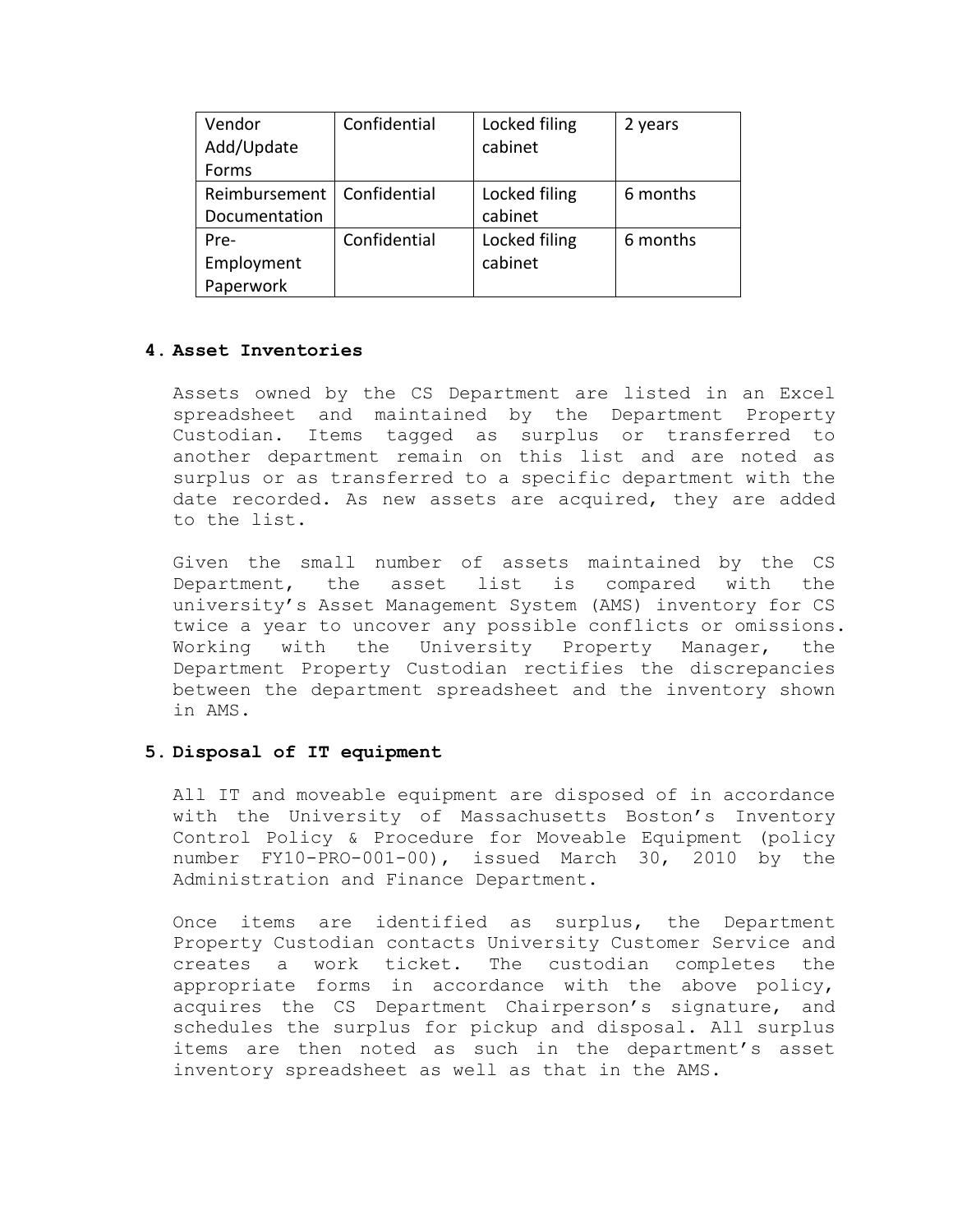#### **6. System Access for New Hires/Transfers/Terminations**

In the case of a new hire/transfer/termination, the CS Department Chairperson or the responsible faculty member will initiate a request for the corresponding system access action. This may include adding or deleting the user's access to department facilities, mailing lists, computer systems, and department managed applications. The initiation and the subsequent resolution of the request will be tracked using the Operator Request Queue.

#### **7. User Access Reviews**

The CS department will conduct user access reviews on all PCs and servers on a yearly basis. Owners of PCs and servers will be notified of the review by emails from operator@cs.umb.edu. They will check users' access to their computers against their responsibilities. Users whose responsibilities do not require access to the equipment will be deleted. For PCs and servers administered by the department, the reviews will be conducted by the CS Department System Staff. Progress of these reviews will be documented in the Operator Request Queue.

For critical CS department managed applications, the list of users with administrator or staff access will be compiled and reviewed with our clients once a year. Users whose responsibilities do not require access to the applications will be deleted. Progress of these reviews will be documented in the Operator Request Queue.

#### **8. Incident Handling and Escalation**

All notices of security incidents from system monitors, users, student operators, and complaints from campus IT or the Internet will be directed to [operator@cs.umb.edu.](mailto:operator@cs.umb.edu) For urgent matters, they will be reported to the CS Department System Staff at 1-617-287 6480. A ticket at the Operator Request Queue will be generated to track its progress.

After evaluating the scope of the incident, the CS System staff will prioritize the security incident. Depending on its severity, the staff may escalate the incident and notify the CS Department Chairperson and/or the university's security department.